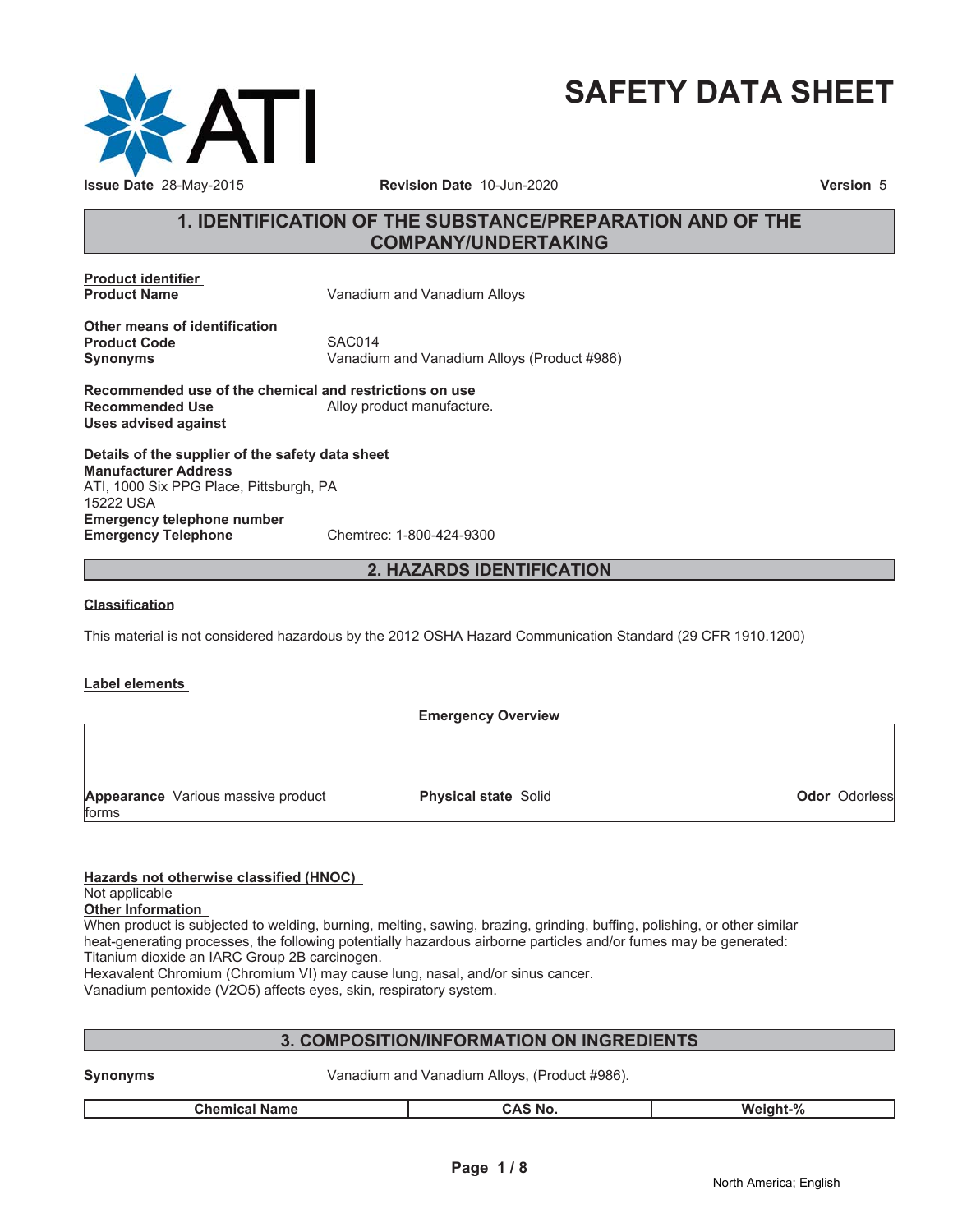| $\cdots$<br>√anadıum  | -<br>$\sim$<br>$\epsilon$<br>ہ۔۔62-1440                                             | 70-98                                          |
|-----------------------|-------------------------------------------------------------------------------------|------------------------------------------------|
| Chromium              | $\overline{\phantom{a}}$<br>$\overline{\phantom{a}}$<br>. 440 ،<br>$\sim$<br>U-47-0 | .                                              |
| $-$<br><b>Itanium</b> | ⇁<br>$\Omega$<br>7440-32-6                                                          | <br>$\overline{ }$<br>$\overline{\phantom{a}}$ |

.

\_\_\_\_\_\_\_\_\_\_\_\_\_\_\_\_\_\_\_\_\_\_\_\_\_\_\_\_\_\_\_\_\_\_\_\_\_\_\_\_\_\_\_\_\_\_\_\_\_\_\_\_\_\_\_\_\_\_\_\_\_\_\_\_\_\_\_\_\_\_\_\_\_\_\_\_\_\_\_\_\_\_\_\_\_\_\_\_\_\_\_\_\_

| <b>4. FIRST AID MEASURES</b>                                |                                                                                                                                                        |  |
|-------------------------------------------------------------|--------------------------------------------------------------------------------------------------------------------------------------------------------|--|
| <b>First aid measures</b>                                   |                                                                                                                                                        |  |
| Eye contact                                                 | In the case of particles coming in contact with eyes during processing, treat as with any<br>foreign object.                                           |  |
| <b>Skin Contact</b>                                         | None under normal use conditions.                                                                                                                      |  |
| <b>Inhalation</b>                                           | If excessive amounts of smoke, fume, or particulate are inhaled during processing, remove<br>to fresh air and consult a qualified health professional. |  |
| Ingestion                                                   | Not an expected route of exposure.                                                                                                                     |  |
| Most important symptoms and effects, both acute and delayed |                                                                                                                                                        |  |
| <b>Symptoms</b>                                             | None anticipated.                                                                                                                                      |  |
|                                                             | Indication of any immediate medical attention and special treatment needed                                                                             |  |
| Note to physicians                                          | Treat symptomatically.                                                                                                                                 |  |

# **5. FIRE-FIGHTING MEASURES**

#### **Suitable extinguishing media**

Product not flammable in the form as distributed, flammable as finely divided particles or pieces resulting from processing of this product. Isolate large fires and allow to burn out. Smother small fires with salt (NaCl) or class D dry powder fire extinguisher.

**Unsuitable extinguishing media** Do not spray water on burning metal as an explosion may occur. This explosive characteristic is caused by the hydrogen and steam generated by the reaction of water with the burning material.

#### **Specific hazards arising from the chemical**

Intense heat. WARNING: Fine particles resulting from grinding, buffing, polishing, or similar processes of this product may form combustible dust-air mixtures. Keep particles away from all ignition sources including heat, sparks, and flame. Prevent dust accumulations to minimize combustible dust hazard.

**Hazardous combustion products**Titanium dioxide an IARC Group 2B carcinogen. Hexavalent Chromium (Chromium VI) may cause lung, nasal, and/or sinus cancer. Vanadium pentoxide (V2O5) affects eyes, skin, respiratory system.

**Explosion data Sensitivity to Mechanical Impact** None. **Sensitivity to Static Discharge** None.

#### **Protective equipment and precautions for firefighters**

Firefighters should wear self-contained breathing apparatus and full firefighting turnout gear.

# **6. ACCIDENTAL RELEASE MEASURES**

#### **Personal precautions, protective equipment and emergency procedures**

| <b>Personal precautions</b> | Use personal protective equipment as required. |
|-----------------------------|------------------------------------------------|
|-----------------------------|------------------------------------------------|

**For emergency responders** Use personal protective equipment as required.

**Environmental precautions**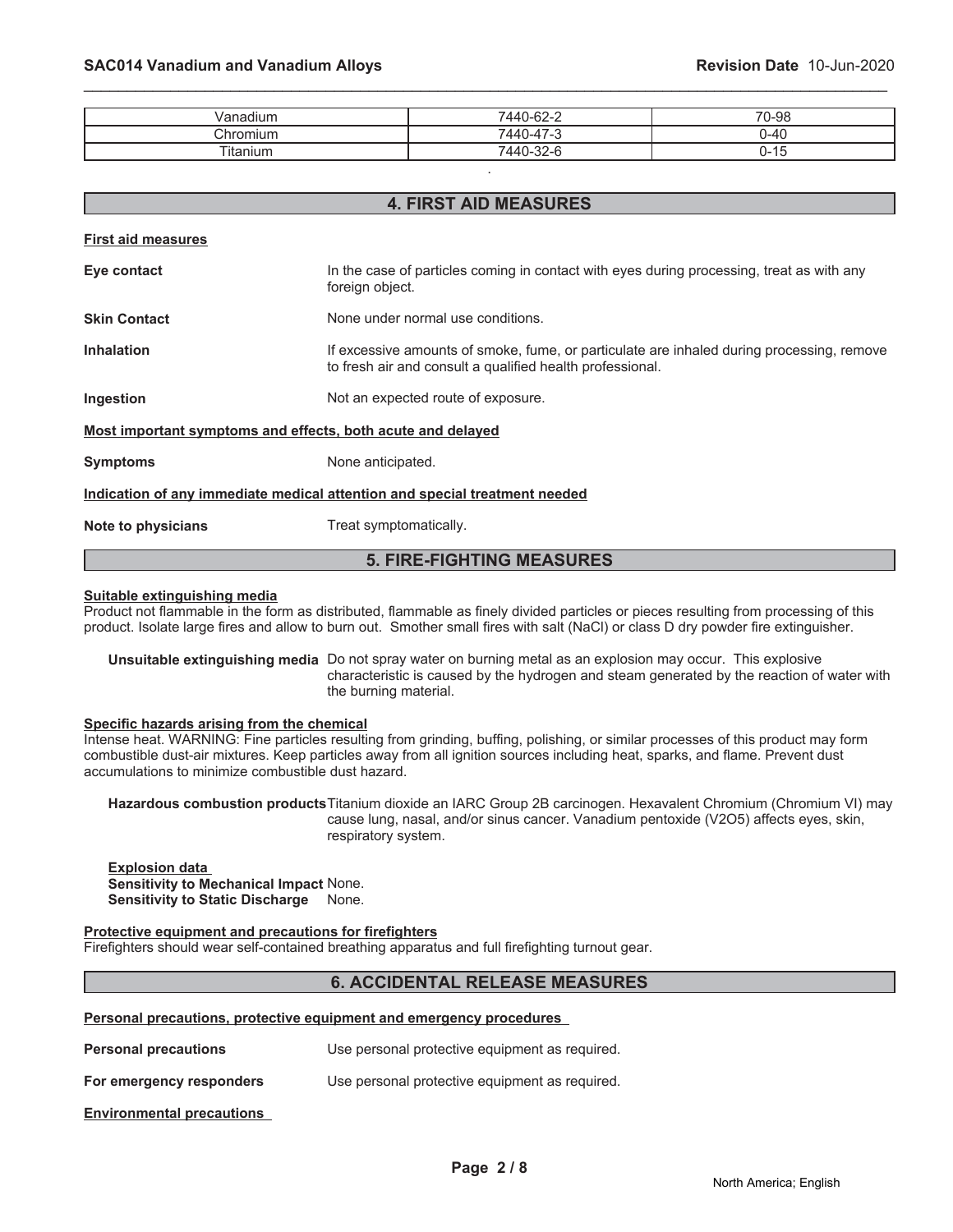| <b>Environmental precautions</b>                             | Not applicable to massive product.                                                                                                                                                                                                                                                                          |  |  |
|--------------------------------------------------------------|-------------------------------------------------------------------------------------------------------------------------------------------------------------------------------------------------------------------------------------------------------------------------------------------------------------|--|--|
| Methods and material for containment and cleaning up         |                                                                                                                                                                                                                                                                                                             |  |  |
| <b>Methods for containment</b>                               | Not applicable to massive product.                                                                                                                                                                                                                                                                          |  |  |
| Methods for cleaning up                                      | Not applicable to massive product.                                                                                                                                                                                                                                                                          |  |  |
|                                                              | <b>7. HANDLING AND STORAGE</b>                                                                                                                                                                                                                                                                              |  |  |
| <b>Precautions for safe handling</b>                         |                                                                                                                                                                                                                                                                                                             |  |  |
| Advice on safe handling                                      | WARNING: Fine particles resulting from grinding, buffing, polishing, or similar processes of<br>this product may form combustible dust-air mixtures. Keep particles away from all ignition<br>sources including heat, sparks, and flame. Prevent dust accumulations to minimize<br>combustible dust hazard. |  |  |
| Conditions for safe storage, including any incompatibilities |                                                                                                                                                                                                                                                                                                             |  |  |
| <b>Storage Conditions</b>                                    | Keep chips, turnings, dust, and other small particles away from heat, sparks, flame and<br>other sources of ignition (i.e., pilot lights, electric motors and static electricity).                                                                                                                          |  |  |
| Incompatible materials                                       | Dissolves in hydrofluoric acid, Ignites in the presence of fluorine. When heated above<br>200°C, reacts exothermically with the following. Chlorine, bromine, halocarbons, carbon<br>tetrachloride, carbon tetrafluoride, and freon.                                                                        |  |  |
| <b>8. EXPOSURE CONTROLS/PERSONAL PROTECTION</b>              |                                                                                                                                                                                                                                                                                                             |  |  |

\_\_\_\_\_\_\_\_\_\_\_\_\_\_\_\_\_\_\_\_\_\_\_\_\_\_\_\_\_\_\_\_\_\_\_\_\_\_\_\_\_\_\_\_\_\_\_\_\_\_\_\_\_\_\_\_\_\_\_\_\_\_\_\_\_\_\_\_\_\_\_\_\_\_\_\_\_\_\_\_\_\_\_\_\_\_\_\_\_\_\_\_\_

# **8. EXPOSURE CONTROLS/PERSONAL PROTECTION**

# **Control parameters**

# **Exposure Guidelines**

| <b>Chemical Name</b>  | <b>ACGIH TLV</b>             | <b>OSHA PEL</b>                                                                                 |
|-----------------------|------------------------------|-------------------------------------------------------------------------------------------------|
| Vanadium<br>7440-62-2 |                              | Ceiling: 0.5 mg/m <sup>3</sup> V2O5 respirable dust<br>Ceiling: 0.1 mg/m <sup>3</sup> V2O5 fume |
| Chromium<br>7440-47-3 | TWA: $0.5$ mg/m <sup>3</sup> | TWA: 1 $mq/m3$                                                                                  |
| Titanium<br>7440-32-6 |                              |                                                                                                 |

# **Appropriate engineering controls**

| <b>Engineering Controls</b>           | Avoid generation of uncontrolled particles.                                                                                                                                                                                                                                                                                                                                     |  |
|---------------------------------------|---------------------------------------------------------------------------------------------------------------------------------------------------------------------------------------------------------------------------------------------------------------------------------------------------------------------------------------------------------------------------------|--|
|                                       | Individual protection measures, such as personal protective equipment                                                                                                                                                                                                                                                                                                           |  |
| <b>Eye/face protection</b>            | When airborne particles may be present, appropriate eye protection is recommended. For<br>example, tight-fitting goggles, foam-lined safety glasses or other protective equipment that<br>shield the eyes from particles.                                                                                                                                                       |  |
| Skin and body protection              | Fire/flame resistant/retardant clothing may be appropriate during hot work with the product.<br>Cut-resistant gloves and/or protective clothing may be appropriate when sharp surfaces are<br>present.                                                                                                                                                                          |  |
| <b>Respiratory protection</b>         | When particulates/fumes/gases are generated and if exposure limits are exceeded or<br>irritation is experienced, proper approved respiratory protection should be worn.<br>Positive-pressure supplied air respirators may be required for high airborne contaminant<br>concentrations. Respiratory protection must be provided in accordance with current local<br>regulations. |  |
| <b>General Hygiene Considerations</b> | Handle in accordance with good industrial hygiene and safety practice.                                                                                                                                                                                                                                                                                                          |  |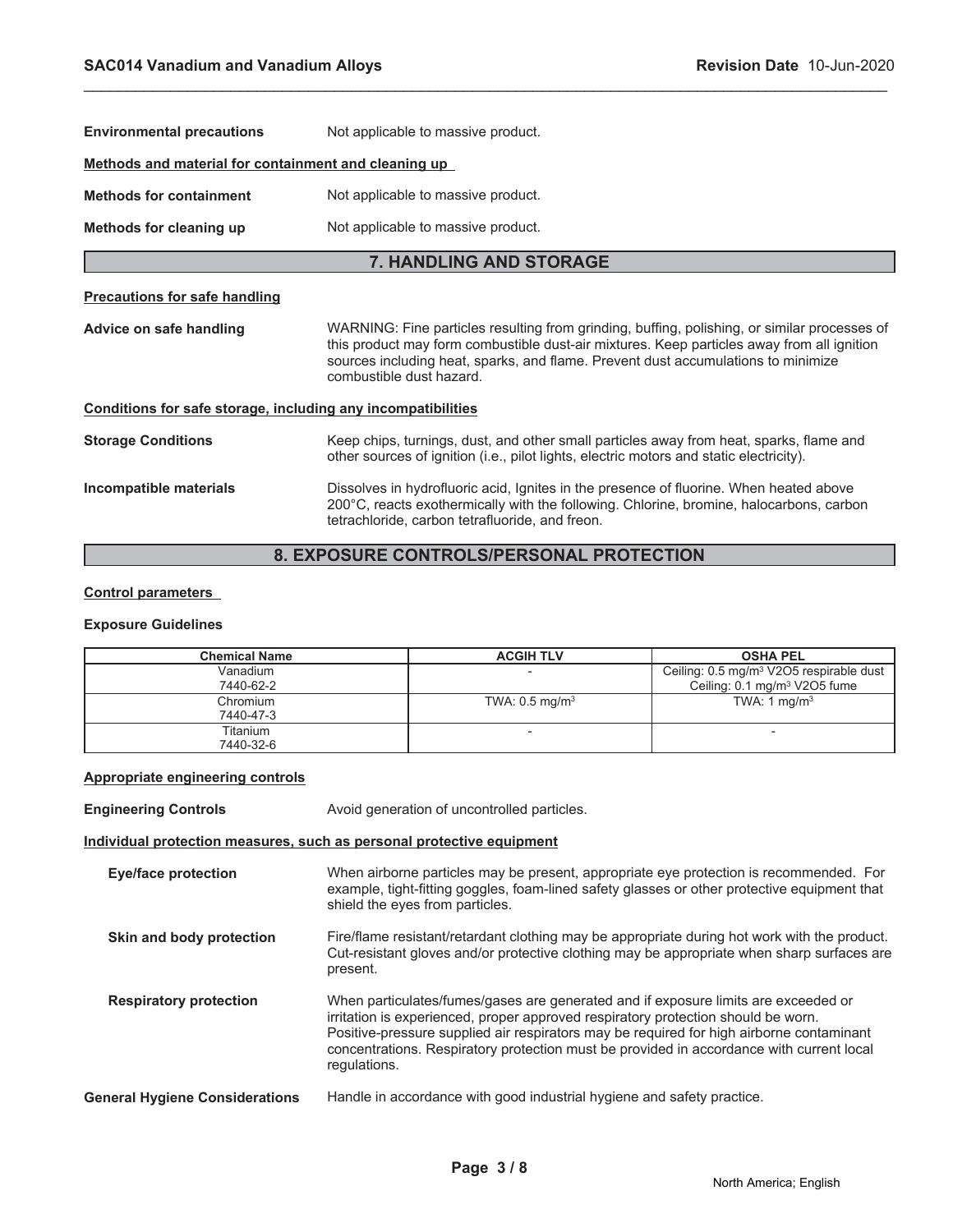# **9. PHYSICAL AND CHEMICAL PROPERTIES**

\_\_\_\_\_\_\_\_\_\_\_\_\_\_\_\_\_\_\_\_\_\_\_\_\_\_\_\_\_\_\_\_\_\_\_\_\_\_\_\_\_\_\_\_\_\_\_\_\_\_\_\_\_\_\_\_\_\_\_\_\_\_\_\_\_\_\_\_\_\_\_\_\_\_\_\_\_\_\_\_\_\_\_\_\_\_\_\_\_\_\_\_\_

### **Information on basic physical and chemical properties**

| <b>Physical state</b>            | Solid                         |                                                   |                |
|----------------------------------|-------------------------------|---------------------------------------------------|----------------|
| Appearance                       | Various massive product forms | Odor                                              | Odorless       |
| Color                            | Metallic, gray or silver      | <b>Odor threshold</b>                             | Not applicable |
|                                  |                               |                                                   |                |
| <b>Property</b>                  | <b>Values</b>                 | Remarks • Method                                  |                |
| рH                               |                               | Not applicable                                    |                |
| Melting point / freezing point   | 1580 °C / 2880 °F             |                                                   |                |
| Boiling point / boiling range    |                               |                                                   |                |
| <b>Flash point</b>               |                               |                                                   |                |
| <b>Evaporation rate</b>          |                               | Not applicable                                    |                |
| Flammability (solid, gas)        |                               | Product not flammable in the form as distributed. |                |
|                                  |                               | flammable as finely divided particles or pieces   |                |
|                                  |                               | resulting from processing of this product         |                |
| <b>Flammability Limit in Air</b> |                               |                                                   |                |
| <b>Upper flammability limit:</b> |                               |                                                   |                |
| Lower flammability limit:        |                               |                                                   |                |
| Vapor pressure                   |                               | Not applicable                                    |                |
| <b>Vapor density</b>             |                               | Not applicable                                    |                |
| <b>Specific Gravity</b>          | 5.96                          |                                                   |                |
| <b>Water solubility</b>          | Insoluble                     |                                                   |                |
| Solubility in other solvents     |                               |                                                   |                |
| <b>Partition coefficient</b>     |                               | Not applicable                                    |                |
| <b>Autoignition temperature</b>  |                               | Not applicable                                    |                |
| <b>Decomposition temperature</b> |                               | Not applicable                                    |                |
| <b>Kinematic viscosity</b>       |                               | Not applicable                                    |                |
| <b>Dynamic viscosity</b>         |                               | Not applicable                                    |                |
| <b>Explosive properties</b>      | Not applicable                |                                                   |                |
| <b>Oxidizing properties</b>      | Not applicable                |                                                   |                |
|                                  |                               |                                                   |                |
| <b>Other Information</b>         |                               |                                                   |                |
|                                  |                               |                                                   |                |
| <b>Softening point</b>           |                               |                                                   |                |
| Molecular weight                 |                               |                                                   |                |
| VOC Content (%)                  | Not applicable                |                                                   |                |
| <b>Density</b>                   |                               |                                                   |                |
| <b>Bulk density</b>              | 300-400 lb/ft <sup>3</sup>    |                                                   |                |
|                                  |                               |                                                   |                |

# **10. STABILITY AND REACTIVITY**

#### **Reactivity** Not applicable

#### **Chemical stability**

Stable under normal conditions.

#### **Possibility of Hazardous Reactions**

None under normal processing.

Hazardous polymerization Hazardous polymerization does not occur.

#### **Conditions to avoid**

Dust formation and dust accumulation.

#### **Incompatible materials**

Dissolves in hydrofluoric acid, Ignites in the presence of fluorine. When heated above 200°C, reacts exothermically with the following. Chlorine, bromine, halocarbons, carbon tetrachloride, carbon tetrafluoride, and freon.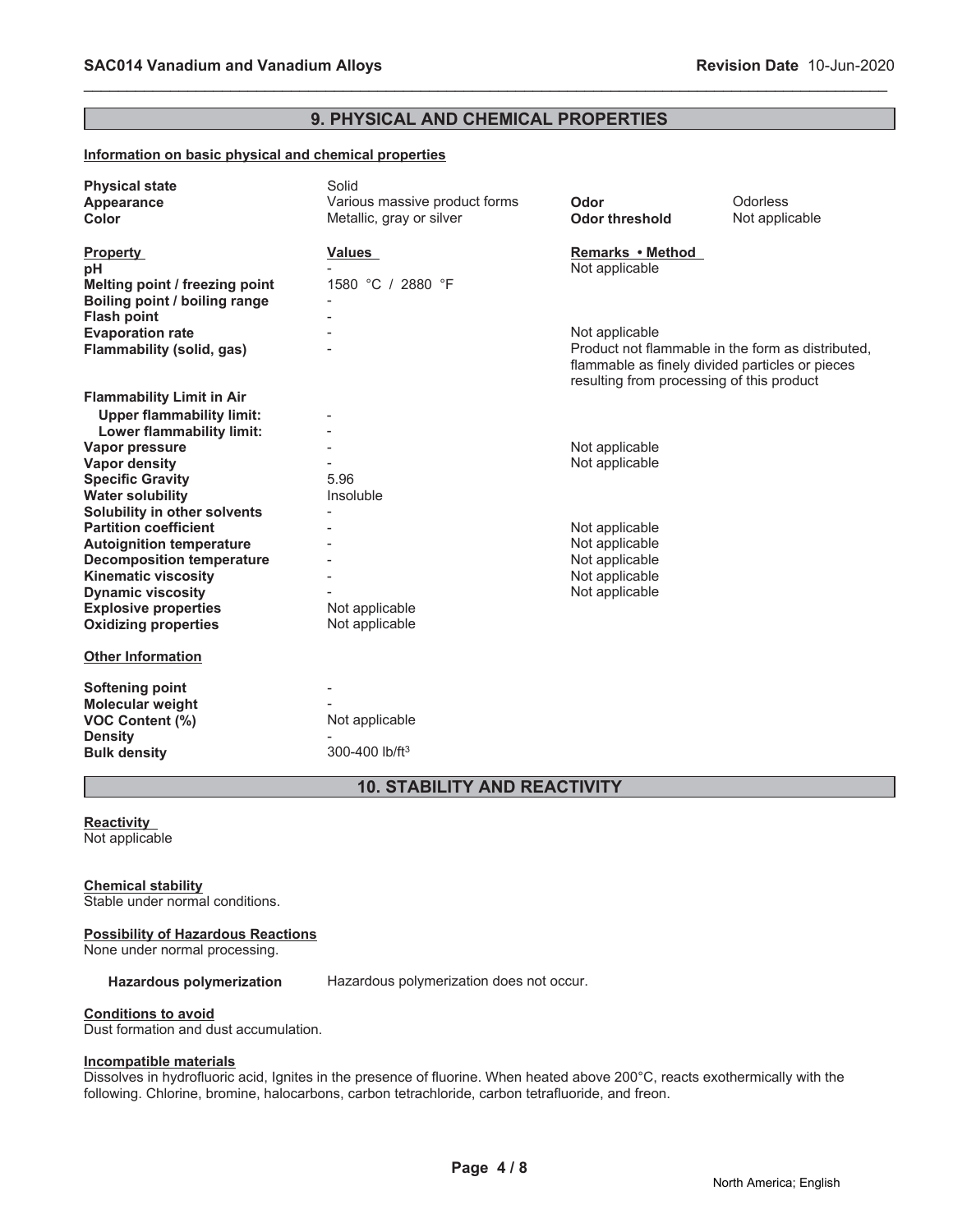#### **Hazardous Decomposition Products**

When product is subjected to welding, burning, melting, sawing, brazing, grinding, buffing, polishing, or other similar heat-generating processes, the following potentially hazardous airborne particles and/or fumes may be generated:: Titanium dioxide an IARC Group 2B carcinogen. Hexavalent Chromium (Chromium VI) may cause lung, nasal, and/or sinus cancer. Vanadium pentoxide (V2O5) affects eyes, skin, respiratory system.

# **11. TOXICOLOGICAL INFORMATION**

\_\_\_\_\_\_\_\_\_\_\_\_\_\_\_\_\_\_\_\_\_\_\_\_\_\_\_\_\_\_\_\_\_\_\_\_\_\_\_\_\_\_\_\_\_\_\_\_\_\_\_\_\_\_\_\_\_\_\_\_\_\_\_\_\_\_\_\_\_\_\_\_\_\_\_\_\_\_\_\_\_\_\_\_\_\_\_\_\_\_\_\_\_

#### **Information on likely routes of exposure**

| <b>Product Information</b> |                                                                |  |
|----------------------------|----------------------------------------------------------------|--|
| <b>Inhalation</b>          | Not an expected route of exposure for product in massive form. |  |
| Eye contact                | Not an expected route of exposure for product in massive form. |  |
| <b>Skin Contact</b>        | Product not classified.                                        |  |
| Ingestion                  | Not an expected route of exposure for product in massive form. |  |
|                            |                                                                |  |

| <b>Chemical Name</b>          | Oral LD50         | <b>Dermal LD50</b> | <b>Inhalation LC50</b>   |
|-------------------------------|-------------------|--------------------|--------------------------|
| <b>Nanadium</b><br>7440-62-2  | $>$ 2000 mg/kg bw |                    |                          |
| <b>Chromium</b><br>17440-47-3 | $>$ 3400 mg/kg bw |                    | $> 5.41$ mg/L            |
| <b>Titanium</b><br>7440-32-6  | $> 5000$ mg/kg bw |                    | $\overline{\phantom{0}}$ |

# **Information on toxicological effects**

**Symptoms** None known.

### **Delayed and immediate effects as well as chronic effects from short and long-term exposure**

| <b>Acute toxicity</b>             | Product not classified. |
|-----------------------------------|-------------------------|
| <b>Skin corrosion/irritation</b>  | Product not classified. |
| Serious eye damage/eye irritation | Product not classified. |
| <b>Sensitization</b>              | Product not classified. |
| <b>Germ cell mutagenicity</b>     | Product not classified. |
| Carcinogenicity                   | Product not classified. |

| <b>Chemical Name</b> | <b>ACGIH</b> | <b>IARC</b> | <b>NITE</b><br>. | $\sim$ u $\sim$<br>שרט |
|----------------------|--------------|-------------|------------------|------------------------|
| <b>Chromium</b>      |              | Group 1     |                  |                        |
| 7440-47-5            |              |             |                  |                        |

| <b>Reproductive toxicity</b>    | Product not classified. |
|---------------------------------|-------------------------|
| <b>STOT - single exposure</b>   | Product not classified. |
| <b>STOT - repeated exposure</b> | Product not classified. |
| <b>Aspiration hazard</b>        | Product not classified. |

# **12. ECOLOGICAL INFORMATION**

### **Ecotoxicity**

This product as shipped is not classified for aquatic toxicity.

| <b>Chemical Name</b> | Algae/aquatic plants                                    | <b>Fish</b>              | <b>Toxicity to</b>          | <b>Crustacea</b>                                     |
|----------------------|---------------------------------------------------------|--------------------------|-----------------------------|------------------------------------------------------|
|                      |                                                         |                          | microorganisms              |                                                      |
| Vanadium             | The 72 h EC50 of vanadium I The 96 h LC50 of vanadium I |                          | The 3 h EC50 of sodium      | The 48 h EC50 of sodium                              |
| 7440-62-2            | pentoxide to Desmodesmus                                | pentoxide to Pimephales  |                             | metavanadate for activated vanadate to Daphnia magna |
|                      | subspicatus was 2,907 ug of                             | promelas was 1,850 ug of | sludge was greater than 100 | was 2,661 ug of V/L.                                 |
|                      | V/L.                                                    | $V/L$ .                  | mg/L.                       |                                                      |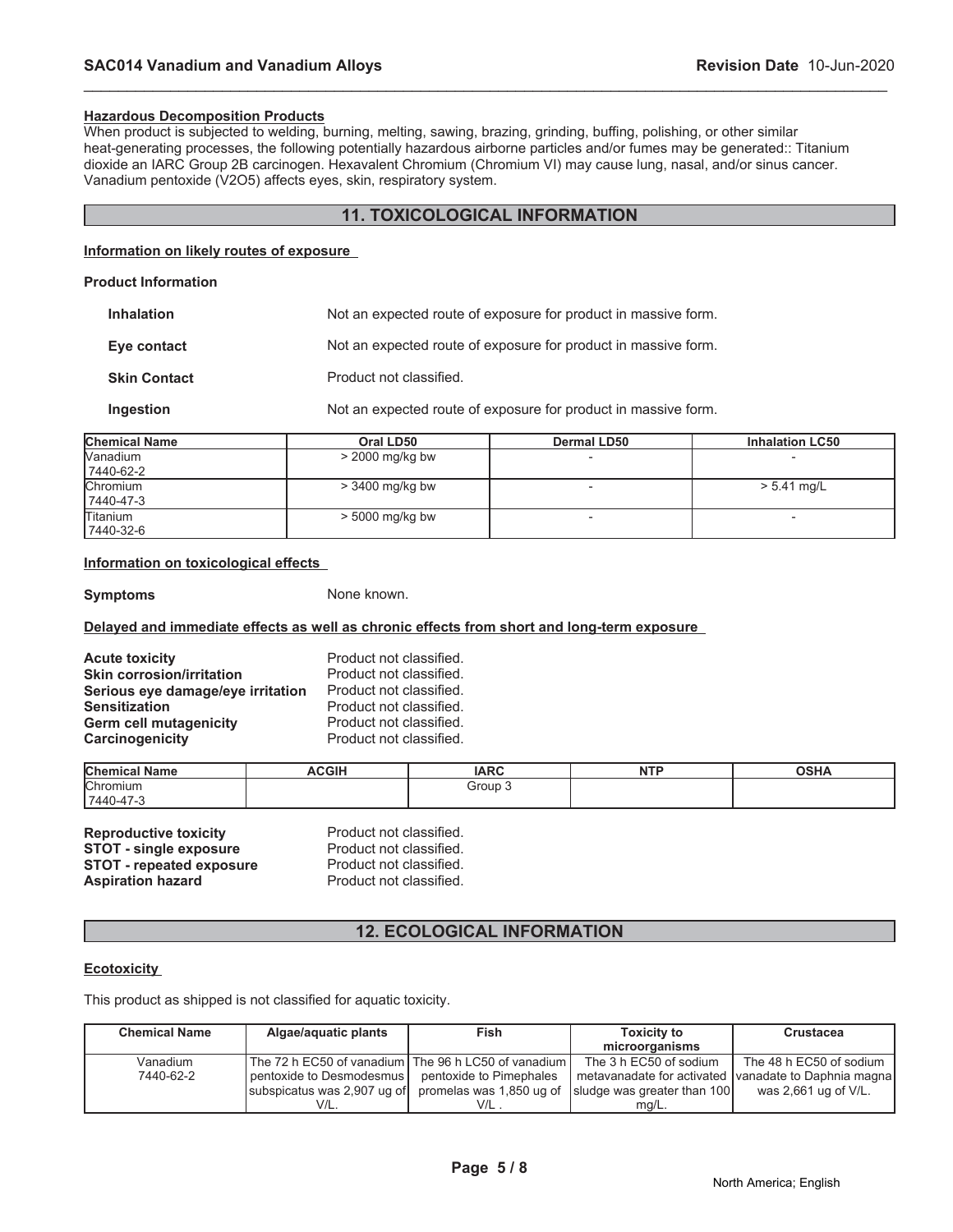| Chromium<br>7440-47-3 |                                                                                                             |                                                                                                                                                                                                                     |                                                                                                |                                                                                                        |
|-----------------------|-------------------------------------------------------------------------------------------------------------|---------------------------------------------------------------------------------------------------------------------------------------------------------------------------------------------------------------------|------------------------------------------------------------------------------------------------|--------------------------------------------------------------------------------------------------------|
| Titanium<br>7440-32-6 | The 72 h EC50 of titanium<br>dioxide to<br>Pseudokirchnerella<br>subcapitata was 61 mg of<br><b>TiO2/L.</b> | The 96 h LC50 of titanium<br>dioxide to Cyprinodon<br>variegatus was greater than<br>10,000 mg of TiO2/L.<br>The 96 h LC50 of titanium<br>dioxide to Pimephales<br>promelas was greater than<br>1,000 mg of TiO2/L. | The 3 h EC50 of titanium<br>dioxide for activated sludge<br>were greater than 1000<br>$mq/L$ . | The 48 h EC50 of titanium<br>dioxide to Daphnia Magna<br>was greater than 1000 mg of<br><b>TiO2/L.</b> |

\_\_\_\_\_\_\_\_\_\_\_\_\_\_\_\_\_\_\_\_\_\_\_\_\_\_\_\_\_\_\_\_\_\_\_\_\_\_\_\_\_\_\_\_\_\_\_\_\_\_\_\_\_\_\_\_\_\_\_\_\_\_\_\_\_\_\_\_\_\_\_\_\_\_\_\_\_\_\_\_\_\_\_\_\_\_\_\_\_\_\_\_\_

### **Other adverse effects**

# **13. DISPOSAL CONSIDERATIONS**

#### **Waste treatment methods**

**Disposal of wastes** Disposal should be in accordance with applicable regional, national and local laws and

regulations.

**Contaminated packaging Mone anticipated.** 

| <b>Chemical Name</b> | <b>RCRA - D Series Wastes</b>        |
|----------------------|--------------------------------------|
| Chromium             | 5.0 mg/L regulatory level<br>$\cdot$ |
| 7440-47-3            |                                      |

This product contains one or more substances that are listed with the State of California as a hazardous waste.

# **14. TRANSPORT INFORMATION**

**DOT** Not regulated

# **15. REGULATORY INFORMATION**

| Complies |
|----------|
| Complies |
| Complies |
| Complies |
| Complies |
| Complies |
| Complies |
| Complies |
|          |

 **Legend:** 

 **TSCA** - United States Toxic Substances Control Act Section 8(b) Inventory

 **DSL/NDSL** - Canadian Domestic Substances List/Non-Domestic Substances List

 **EINECS/ELINCS** - European Inventory of Existing Chemical Substances/European List of Notified Chemical Substances

 **ENCS** - Japan Existing and New Chemical Substances

 **IECSC** - China Inventory of Existing Chemical Substances

 **KECL** - Korean Existing and Evaluated Chemical Substances

 **PICCS** - Philippines Inventory of Chemicals and Chemical Substances

 **AICS** - Australian Inventory of Chemical Substances

# **US Federal Regulations**

# **SARA 313**

Section 313 of Title III of the Superfund Amendments and Reauthorization Act of 1986 (SARA). This product contains a chemical or chemicals which are subject to the reporting requirements of the Act and Title 40 of the Code of Federal Regulations, Part 372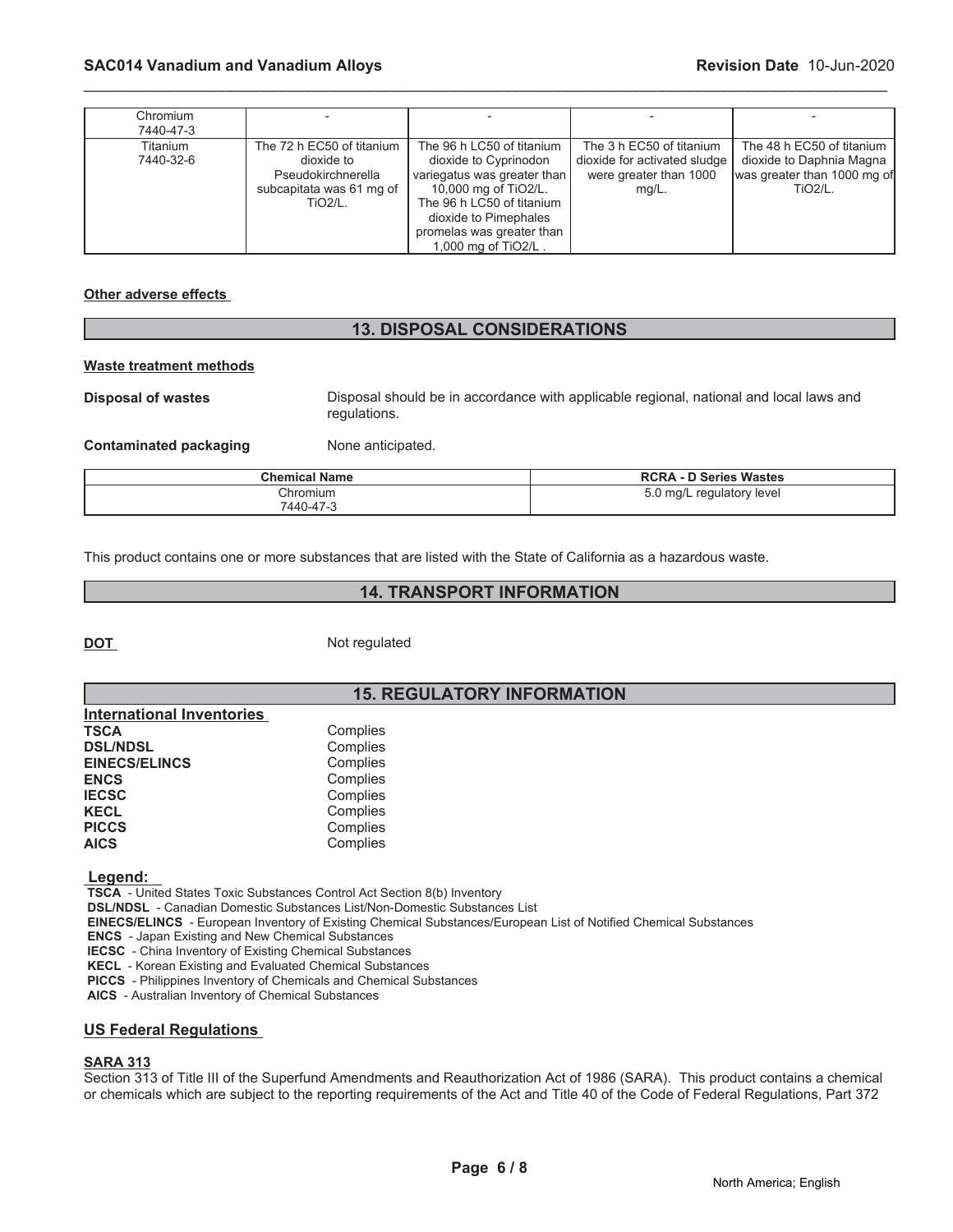| <b>Chen</b><br><b>Name</b><br>чиса.                                    | $\sim$ $\sim$<br><b>NO</b> | <b>Weight</b><br>$\sim$ | 242<br>∴nresholr'<br><b>Values</b><br>.<br>70 |
|------------------------------------------------------------------------|----------------------------|-------------------------|-----------------------------------------------|
| Chromiun<br>$\overline{\phantom{a}}$<br>440 ،<br>J-4 / -. <sup>.</sup> | $\rightarrow$              | $-4c$                   | $\cdot$                                       |

\_\_\_\_\_\_\_\_\_\_\_\_\_\_\_\_\_\_\_\_\_\_\_\_\_\_\_\_\_\_\_\_\_\_\_\_\_\_\_\_\_\_\_\_\_\_\_\_\_\_\_\_\_\_\_\_\_\_\_\_\_\_\_\_\_\_\_\_\_\_\_\_\_\_\_\_\_\_\_\_\_\_\_\_\_\_\_\_\_\_\_\_\_

#### **SARA 311/312 Hazard Categories**

| Acute health hazard               | No. |
|-----------------------------------|-----|
| <b>Chronic Health Hazard</b>      | No. |
| Fire hazard                       | No. |
| Sudden release of pressure hazard | No. |
| <b>Reactive Hazard</b>            | No. |

#### **CWA (Clean Water Act)**

This product contains the following substances which are regulated pollutants pursuant to the Clean Water Act (40 CFR 122.21 and 40 CFR 122.42)

| <b>Chemical Name</b>   | <b>CWA - Reportable</b><br>Quantities | <b>CWA - Toxic Pollutants</b> | <b>CWA - Priority Pollutants</b> | <b>CWA - Hazardous</b><br><b>Substances</b> |
|------------------------|---------------------------------------|-------------------------------|----------------------------------|---------------------------------------------|
| วิhromium<br>7440-47-3 |                                       |                               |                                  |                                             |

#### **CERCLA**

This material, as supplied, contains one or more substances regulated as a hazardous substance under the Comprehensive Environmental Response Compensation and Liability Act (CERCLA) (40 CFR 302)

| <b>Chemical Name</b> | <b>Substances RQs</b><br><b>Hazardous</b> |
|----------------------|-------------------------------------------|
| Chromium             | 5000 lb                                   |
| 7440-47-3            |                                           |

# **US State Regulations**

#### **California Proposition 65**

This product does not contain any Proposition 65 chemicals

### **U.S. State Right-to-Know Regulations**

| <b>Chemical Name</b>  | <b>New Jersey</b> | <b>Massachusetts</b> | Pennsylvania |
|-----------------------|-------------------|----------------------|--------------|
| Vanadium<br>7440-62-2 |                   |                      |              |
| Chromium<br>7440-47-3 |                   |                      |              |
| Titanium<br>7440-32-6 |                   |                      |              |

# **U.S. EPA Label Information**

**EPA Pesticide Registration Number** Not applicable

| <b>16. OTHER INFORMATION</b>                                                                                 |                            |                                                    |                           |                                                     |  |
|--------------------------------------------------------------------------------------------------------------|----------------------------|----------------------------------------------------|---------------------------|-----------------------------------------------------|--|
| <b>NFPA</b>                                                                                                  | <b>Health hazards 0</b>    | <b>Flammability 0</b>                              | Instability 0             | <b>Physical and Chemical</b><br><b>Properties -</b> |  |
| <b>HMIS</b><br><b>Chronic Hazard Star Legend</b>                                                             | <b>Health hazards 1</b>    | <b>Flammability 0</b><br>* = Chronic Health Hazard | <b>Physical hazards</b> 0 | Personal protection X                               |  |
| <b>Issue Date</b><br><b>Revision Date</b><br><b>Revision Note</b><br>SDS sections updated: 5, 9, 16<br>Note: | 28-May-2015<br>10-Jun-2020 |                                                    |                           |                                                     |  |

**The information provided in this safety data sheet is correct to the best of our knowledge, information and belief at the date of its publication. The information given is designed only as a guidance for safe handling, use, processing, storage, transportation, disposal and release and is not to be considered a warranty or quality specification. The information relates only to the specific material designated and may not be valid for such material used in combination with any other materials or in any process, unless specified in the text.**